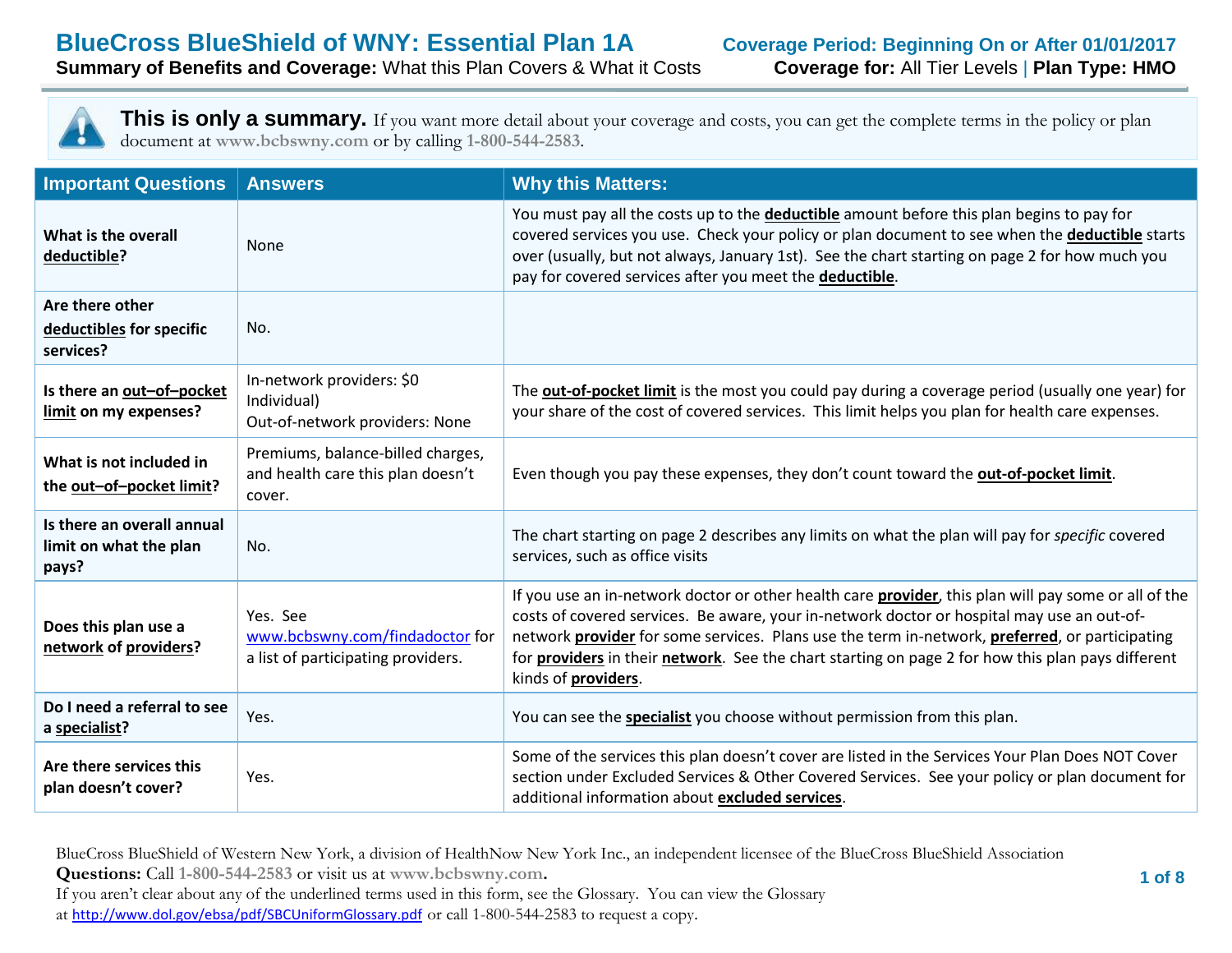# **BlueCross BlueShield of WNY: Essential Plan 1A Coverage Period: Beginning On or After 01/01/2017**

**Summary of Benefits and Coverage:** What this Plan Covers & What it Costs **Coverage for:** All Tier Levels | **Plan Type: HMO**

- **Copayments** are fixed dollar amounts (for example, \$15) you pay for covered health care, usually when you receive the service.
- **Coinsurance** is *your* share of the costs of a covered service, calculated as a percent of the **allowed amount** for the service. For example, if the plan's **allowed amount** for an overnight hospital stay is \$1,000, your **coinsurance** payment of 20% would be \$200. This may change if you haven't met your **deductible**.
- The amount the plan pays for covered services is based on the **allowed amount**. If an out-of-network **provider** charges more than the allowed amount, you may have to pay the difference. For example, if an out-of-network hospital charges \$1,500 for an overnight stay and the **allowed amount** is \$1,000, you may have to pay the \$500 difference. (This is called **balance billing**.)
- This plan may encourage you to use participating **providers** by charging you lower **deductibles**, **copayments** and **coinsurance** amounts.

| <b>Common</b><br><b>Medical Event</b>                        | <b>Services You May Need</b>                        | <b>Your Cost If You</b><br>Use an<br>In-network<br><b>Provider</b> | <b>Your Cost If You</b><br>Use an<br><b>Out-of-network</b><br><b>Provider</b> | <b>Limitations &amp; Exceptions</b>          |
|--------------------------------------------------------------|-----------------------------------------------------|--------------------------------------------------------------------|-------------------------------------------------------------------------------|----------------------------------------------|
| If you visit a health<br>care provider's office<br>or clinic | Primary care visit to treat an injury or<br>illness | \$0 co-pay                                                         | Not Covered                                                                   |                                              |
|                                                              | Specialist visit                                    | $$0 co-pay$                                                        | Not Covered                                                                   |                                              |
|                                                              | Other practitioner office visit                     | $$0$ co-pay for<br>chiropractor, Not<br>Covered for<br>acupuncture | Not Covered                                                                   |                                              |
|                                                              | Preventive care/screening/immunization              | $$0 co-pay$                                                        | \$0 co-pay/visit<br>for flu vaccine,<br>Not Covered for<br>mammogram          | Additional preventive services may<br>apply. |
| If you have a test                                           | Diagnostic test (x-ray, blood work)                 | \$0 co-pay for x-<br>ray, \$0 co-pay for<br>bloodwork              | Not Covered                                                                   |                                              |
|                                                              | Imaging (CT/PET scans, MRIs)                        | $$0 co-pay$                                                        | Not Covered                                                                   |                                              |

BlueCross BlueShield of Western New York, a division of HealthNow New York Inc., an independent licensee of the BlueCross BlueShield Association

**Questions:** Call **1-800-544-2583** or visit us at **www.bcbswny.com.**

If you aren't clear about any of the underlined terms used in this form, see the Glossary. You can view the Glossary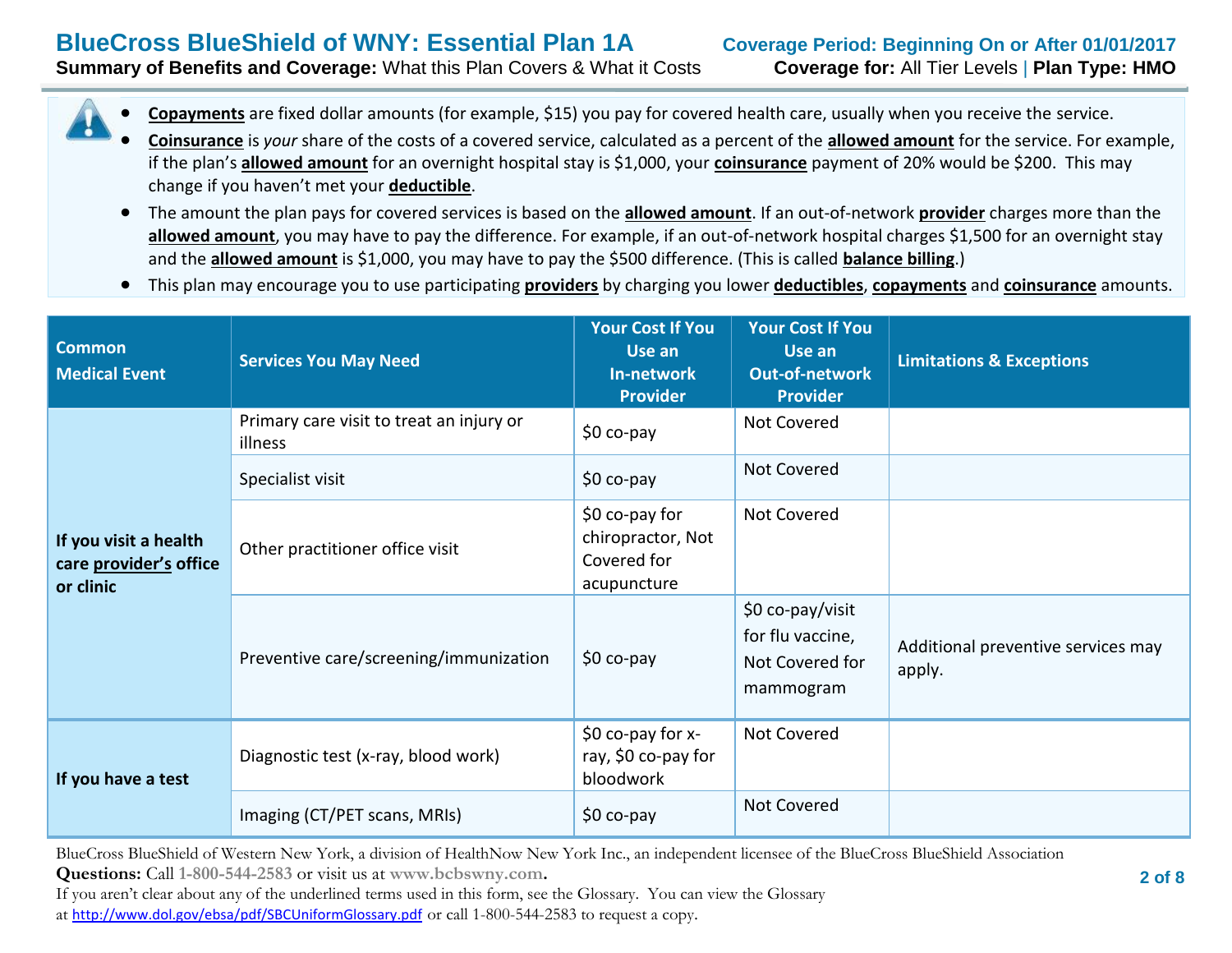# **BlueCross BlueShield of WNY: Essential Plan 1A Coverage Period: Beginning On or After 01/01/2017**<br> **Summary of Benefits and Coverage:** What this Plan Covers & What it Costs **Coverage for: All Tier Levels | Plan Type: HM**

**Summary of Benefits and Coverage: What this Plan Covers & What it Costs** 

| <b>Common</b><br><b>Medical Event</b>                                                                 | <b>Services You May Need</b>                      | <b>Your Cost If You</b><br>Use an<br><b>In-network</b><br><b>Provider</b> | <b>Your Cost If You</b><br>Use an<br><b>Out-of-network</b><br><b>Provider</b> | <b>Limitations &amp; Exceptions</b>                                                                                                              |
|-------------------------------------------------------------------------------------------------------|---------------------------------------------------|---------------------------------------------------------------------------|-------------------------------------------------------------------------------|--------------------------------------------------------------------------------------------------------------------------------------------------|
| If you need drugs to<br>treat your illness or                                                         | Generic drugs                                     | $$0 co-pay$                                                               | Not Covered                                                                   | Some generic drugs may be subject<br>to non-preferred brand cost share.                                                                          |
| condition                                                                                             | Preferred brand drugs                             | \$0 co-pay                                                                | <b>Not Covered</b>                                                            |                                                                                                                                                  |
|                                                                                                       | Non-preferred brand drugs                         | \$0 co-pay                                                                | Not Covered                                                                   |                                                                                                                                                  |
| More information<br>about <b>prescription</b><br>drug coverage is<br>available at<br>www.bcbswny.com. | Specialty drugs                                   | See Limitations &<br>Exceptions                                           | <b>Not Covered</b>                                                            | Specialty drugs could be generic,<br>preferred brand, or non-preferred<br>brand. Please visit our website for a<br>copy of our medication guide. |
| If you have<br>outpatient surgery                                                                     | Facility fee (e.g., ambulatory surgery<br>center) | \$0 co-pay                                                                | Not Covered                                                                   |                                                                                                                                                  |
|                                                                                                       | Physician/surgeon fees                            | \$0 co-pay                                                                | Not Covered                                                                   |                                                                                                                                                  |
| If you need                                                                                           | <b>Emergency room services</b>                    | \$0 co-pay                                                                | \$0 co-pay                                                                    |                                                                                                                                                  |
| immediate medical                                                                                     | Emergency medical transportation                  | \$0 co-pay                                                                | \$0 co-pay                                                                    |                                                                                                                                                  |
| attention                                                                                             | Urgent care                                       | \$0 co-pay                                                                | \$0 co-pay                                                                    |                                                                                                                                                  |
| If you have a hospital                                                                                | Facility fee (e.g., hospital room)                | \$0 co-pay/visit                                                          | <b>Not Covered</b>                                                            |                                                                                                                                                  |
| stay                                                                                                  | Physician/surgeon fee                             | \$0 co-pay                                                                | Not Covered                                                                   |                                                                                                                                                  |
| If you have mental                                                                                    | Mental/Behavioral health outpatient<br>services   | \$0 co-pay                                                                | Not Covered                                                                   |                                                                                                                                                  |
| health, behavioral<br>health, or substance                                                            | Mental/Behavioral health inpatient<br>services    | $$0 co-pay$                                                               | <b>Not Covered</b>                                                            |                                                                                                                                                  |
| abuse needs                                                                                           | Substance use disorder outpatient services        | \$0 co-pay                                                                | <b>Not Covered</b>                                                            |                                                                                                                                                  |
|                                                                                                       | Substance use disorder inpatient services         | \$0 co-pay                                                                | Not Covered                                                                   |                                                                                                                                                  |
| If you are pregnant                                                                                   | Delivery & postnatal care                         | \$0 co-pay                                                                | <b>Not Covered</b>                                                            |                                                                                                                                                  |
|                                                                                                       | Inpatient services                                | \$0 co-pay                                                                | Not Covered                                                                   |                                                                                                                                                  |

BlueCross BlueShield of Western New York, a division of HealthNow New York Inc., an independent licensee of the BlueCross BlueShield Association

**Questions:** Call **1-800-544-2583** or visit us at **www.bcbswny.com.**

If you aren't clear about any of the underlined terms used in this form, see the Glossary. You can view the Glossary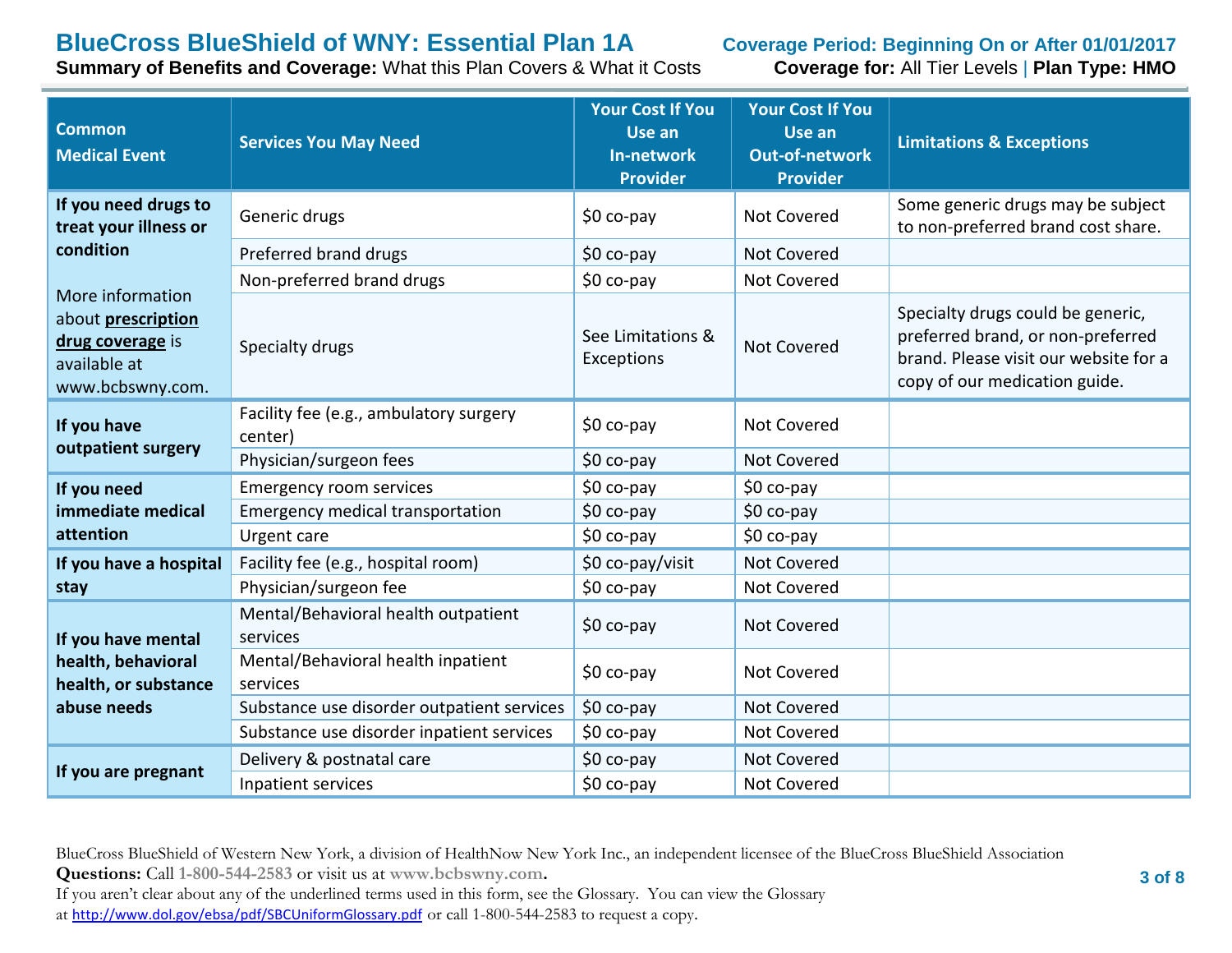# **BlueCross BlueShield of WNY: Essential Plan 1A Coverage Period: Beginning On or After 01/01/2017**<br> **Summary of Benefits and Coverage:** What this Plan Covers & What it Costs **Coverage for: All Tier Levels | Plan Type: HM**

**Summary of Benefits and Coverage: What this Plan Covers & What it Costs** 

| <b>Common</b><br><b>Medical Event</b>                                   | <b>Services You May Need</b>   | <b>Your Cost If You</b><br>Use an<br>In-network<br><b>Provider</b> | <b>Your Cost If You</b><br>Use an<br><b>Out-of-network</b><br><b>Provider</b> | <b>Limitations &amp; Exceptions</b>                                       |
|-------------------------------------------------------------------------|--------------------------------|--------------------------------------------------------------------|-------------------------------------------------------------------------------|---------------------------------------------------------------------------|
| If you need help<br>recovering or have<br>other special health<br>needs | Home health care               | $$0 co-pay$                                                        | Not Covered                                                                   | 40 aggregate visits per year                                              |
|                                                                         | <b>Rehabilitation services</b> | $$0 co-pay$                                                        | Not Covered                                                                   | 60 combined rehabilitative PT/OT/ST<br>visits per condition, per lifetime |
|                                                                         | <b>Habilitation services</b>   | $$0 co-pay$                                                        | Not Covered                                                                   | 60 combined habilitative PT/OT/ST<br>visits per condition, per lifetime   |
|                                                                         | Skilled nursing care           | $$0 co-pay$                                                        | Not Covered                                                                   | 200 days per year                                                         |
|                                                                         | Durable medical equipment      | 0% co-insurance                                                    | Not Covered                                                                   |                                                                           |
|                                                                         | Hospice service                | $$0 co-pay$                                                        | Not Covered                                                                   | 210 days per year                                                         |
| If you need dental or<br>eye care                                       | Eye exam                       | Not Covered                                                        | Not Covered                                                                   |                                                                           |
|                                                                         | Glasses                        | Not Covered                                                        | Not Covered                                                                   |                                                                           |
|                                                                         | Dental check-up                | Not Covered                                                        | Not Covered                                                                   |                                                                           |

#### **Excluded Services & Other Covered Services:**

**Services Your Plan Does NOT Cover** (This isn't a complete list. Check your policy or plan document for other excluded services.) • Acupuncture Custodial care Dental care (Adult) Long-term care Private-duty nursing Routine foot care Weight Loss programs **Other Covered Services (This isn't a complete list. Check your policy or plan document for other covered services and your costs for these services.)**

• Bariatric surgery

Infertility treatment

Chiropractic care

Hearing aids

• Routine eye care (Adult)

BlueCross BlueShield of Western New York, a division of HealthNow New York Inc., an independent licensee of the BlueCross BlueShield Association **Questions:** Call **1-800-544-2583** or visit us at **www.bcbswny.com.**

If you aren't clear about any of the underlined terms used in this form, see the Glossary. You can view the Glossary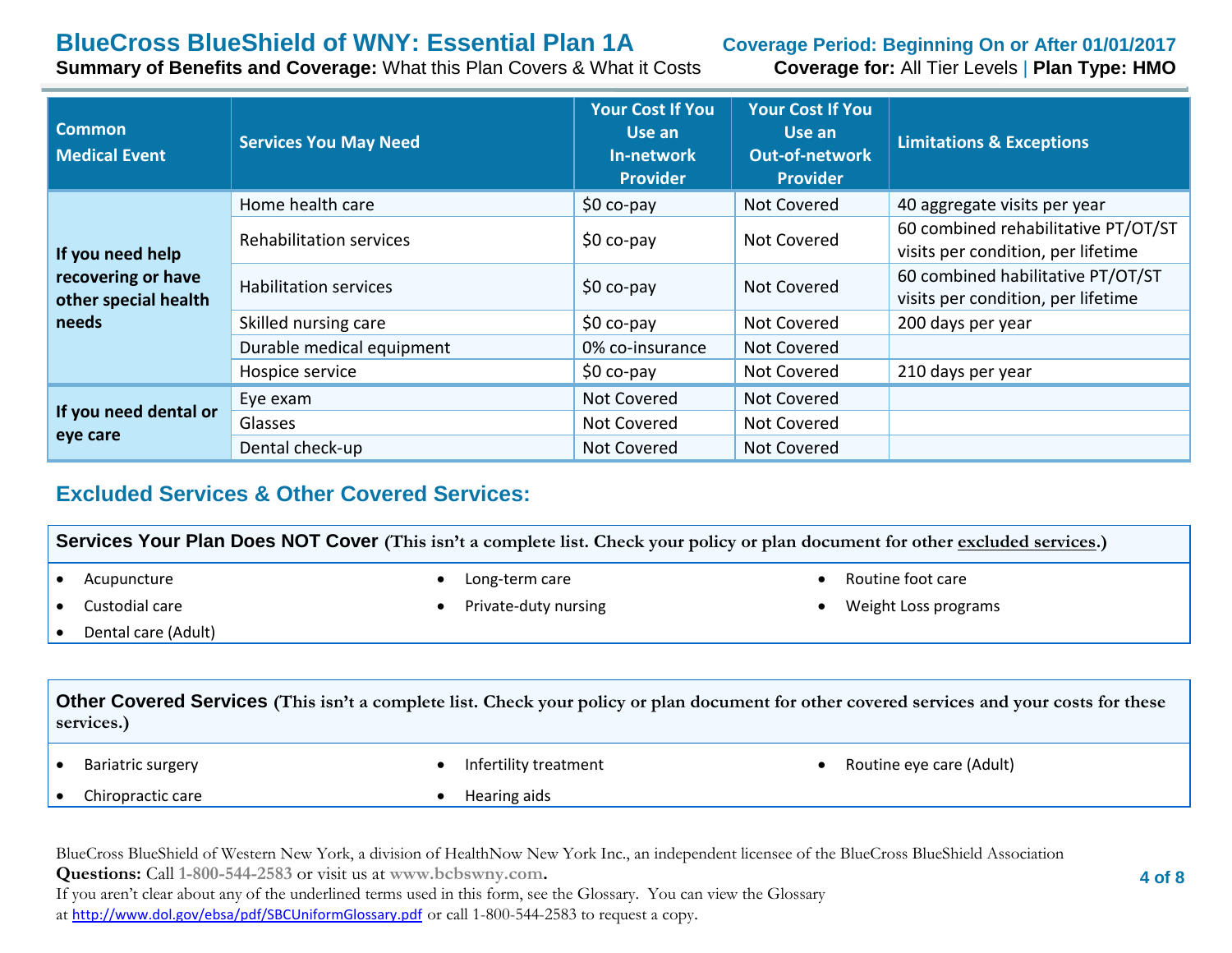**This document contains only a partial description of the benefits, limitations, exclusions and other provisions of this health care plan. It is not a policy. It is a general overview only. It does not provide all the details of this coverage, including benefits, exclusions and policy limitations. In the event there are discrepancies between this document and the policy, the terms and conditions of the policy will govern.**

### **Your Rights to Continue Coverage:**

If you lose coverage under the plan, then, depending upon the circumstances, Federal and State laws may provide protections that allow you to keep health coverage. Any such rights may be limited in duration and will require you to pay a **premium**, which may be significantly higher than the premium you pay while covered under the plan. Other limitations on your rights to continue coverage may also apply.

For more information on your rights to continue coverage, contact the plan at 1-888-249-2583. You may also contact your state insurance department, the U.S. Department of Labor, Employee Benefits Security Administration at 1-866-444-3272 or [www.dol.gov/ebsa,](http://www.dol.gov/ebsa) or the U.S. Department of Health and Human Services at 1-877-267-2323 x61565 o[r www.cciio.cms.gov.](http://www.cciio.cms.gov/)

#### **Your Grievance and Appeals Rights:**

If you have a complaint or are dissatisfied with a denial of coverage for claims under your plan, you may be able to **appeal** or file a **grievance**. For questions about your rights, this notice, or assistance, you can contact: 1-888-249-2583.

#### **Does this Coverage Provide Minimum Essential Coverage?**

The Affordable Care Act requires most people to have health care coverage that qualifies as "minimum essential coverage." **This plan or policy does provide minimum essential coverage.**

#### **Does this Coverage Meet the Minimum Value Standard?**

The Affordable Care Act establishes a minimum value standard of benefits of a health plan. The minimum value standard is 60% (actuarial value). **This health coverage does meet the minimum value standard for the benefits it provides.**

#### **Language Access Services:**

Spanish (Español): Para obtener asistencia en Español, llame al 1-888-249-2583.

BlueCross BlueShield of Western New York, a division of HealthNow New York Inc., an independent licensee of the BlueCross BlueShield Association **Questions:** Call **1-800-544-2583** or visit us at **www.bcbswny.com.** If you aren't clear about any of the underlined terms used in this form, see the Glossary. You can view the Glossary at <http://www.dol.gov/ebsa/pdf/SBCUniformGlossary.pdf> or call 1-800-544-2583 to request a copy. Tagalog (Tagalog): Kung kailangan ninyo ang tulong sa Tagalog tumawag sa 1-888-249-2583.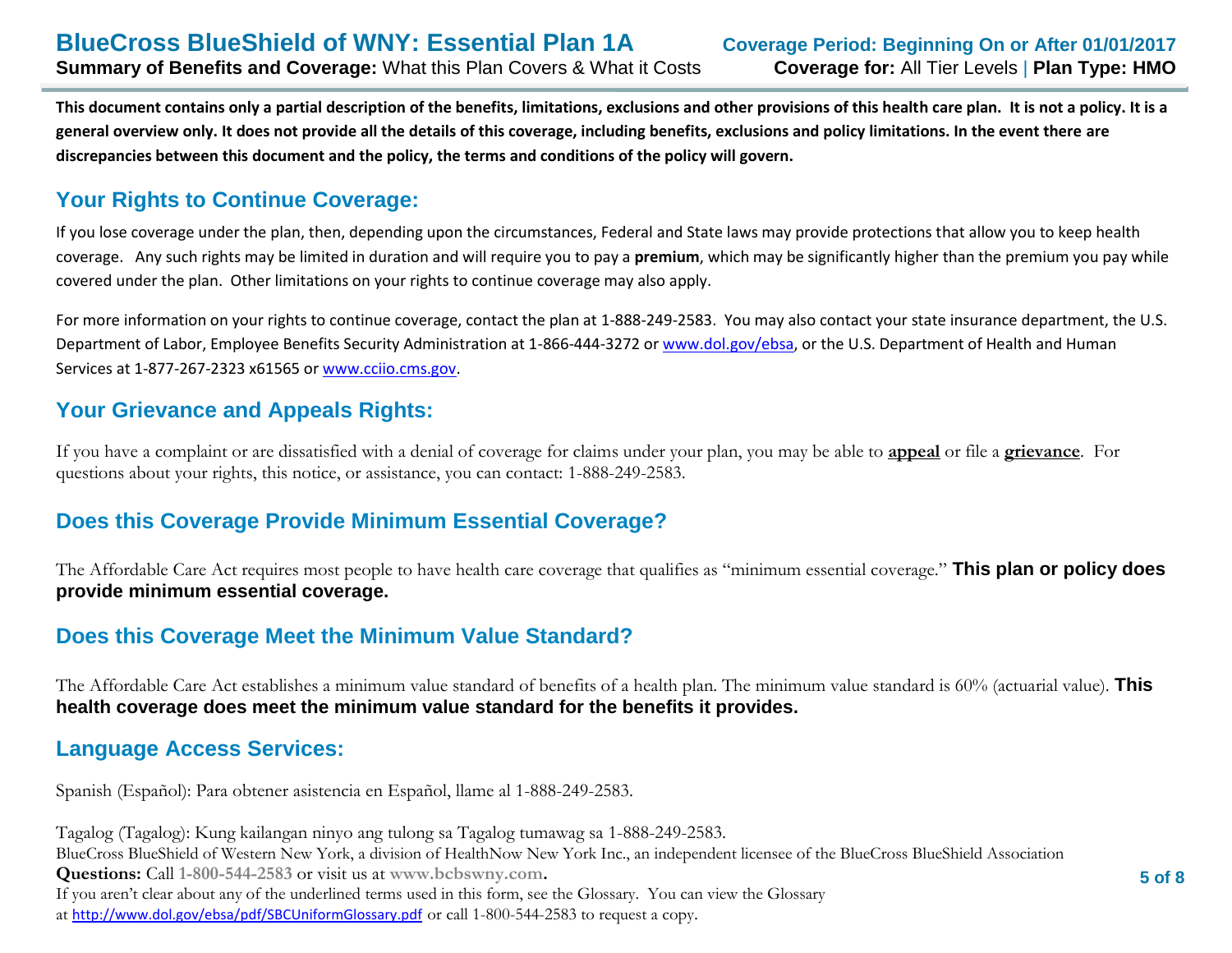Chinese (中文): 如果需要中文的帮助, 请拨打这个号码 1-888-249-2583.

Navajo (Dine): Dinek'ehgo shika at'ohwol ninisingo, kwiijigo holne' 1-888-249-2583.

––––––––––––––––––––––*To see examples of how this plan might cover costs for a sample medical situation, see the next page.–––––––––––*–––––––––––

BlueCross BlueShield of Western New York, a division of HealthNow New York Inc., an independent licensee of the BlueCross BlueShield Association **Questions:** Call **1-800-544-2583** or visit us at **www.bcbswny.com.** If you aren't clear about any of the underlined terms used in this form, see the Glossary. You can view the Glossary at <http://www.dol.gov/ebsa/pdf/SBCUniformGlossary.pdf> or call 1-800-544-2583 to request a copy.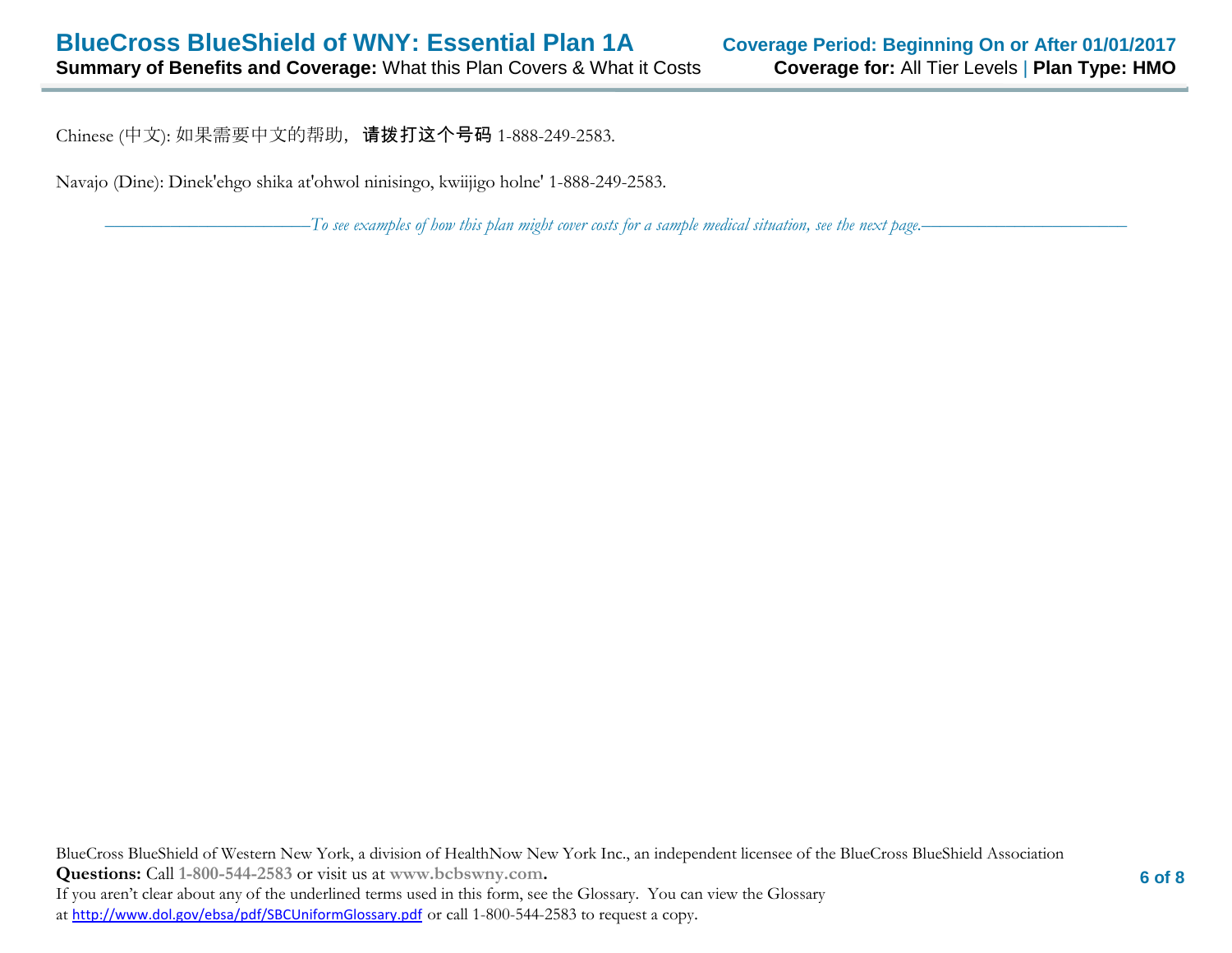#### **BlueCross BlueShield of WNY: Essential Plan 1A Coverage Period: Beginning on or after 1/1/2017 Coverage Examples Coverage for:** All Tier Levels | **Plan Type: HMO**

# **About these Coverage Examples:**

These examples show how this plan might cover medical care in given situations. Use these examples to see, in general, how much financial protection a sample patient might get if they are covered under different plans.



**This is not a cost estimator.** 

Don't use these examples to estimate your actual costs under this plan. The actual care you receive will be different from these examples, and the cost of that care will also be different.

See the next page for important information about these examples.

| <b>Having a baby</b> |  |
|----------------------|--|
| (normal delivery)    |  |

- Amount owed to providers: \$7,540
- **Plan pays** \$7,540
- **Patient pays** \$0

#### **Sample care costs:**

| Total                      | \$7,540 |
|----------------------------|---------|
| Vaccines, other preventive | \$40    |
| Radiology                  | \$200   |
| Prescriptions              | \$200   |
| Laboratory tests           | \$500   |
| Anesthesia                 | \$900   |
| Hospital charges (baby)    | \$900   |
| Routine obstetric care     | \$2,100 |
| Hospital charges (mother)  | \$2,700 |
|                            |         |

#### **Patient pays:**

| Deductibles          |  |
|----------------------|--|
| Copays               |  |
| Coinsurance          |  |
| Limits or exclusions |  |
| Total                |  |

#### **Managing type 2 diabetes** (routine maintenance of a well-controlled condition)

- **Amount owed to providers: \$5,400**
- **Plan pays** \$5,400
- **Patient pays** \$0

#### **Sample care costs:**

| Prescriptions                  | \$2,900 |
|--------------------------------|---------|
| Medical Equipment and Supplies | \$1,300 |
| Office Visits and Procedures   | \$700   |
| Education                      | \$300   |
| Laboratory tests               | \$100   |
| Vaccines, other preventive     | \$100   |
| Total                          | \$5,400 |

#### **Patient pays:**

BlueCross BlueShield of Western New York, a division of HealthNow New York Inc., an independent licensee of the BlueCross BlueShield Association

**Questions:** Call **1-800-544-2583** or visit us at **www.bcbswny.com.**

If you aren't clear about any of the underlined terms used in this form, see the Glossary. You can view the Glossary